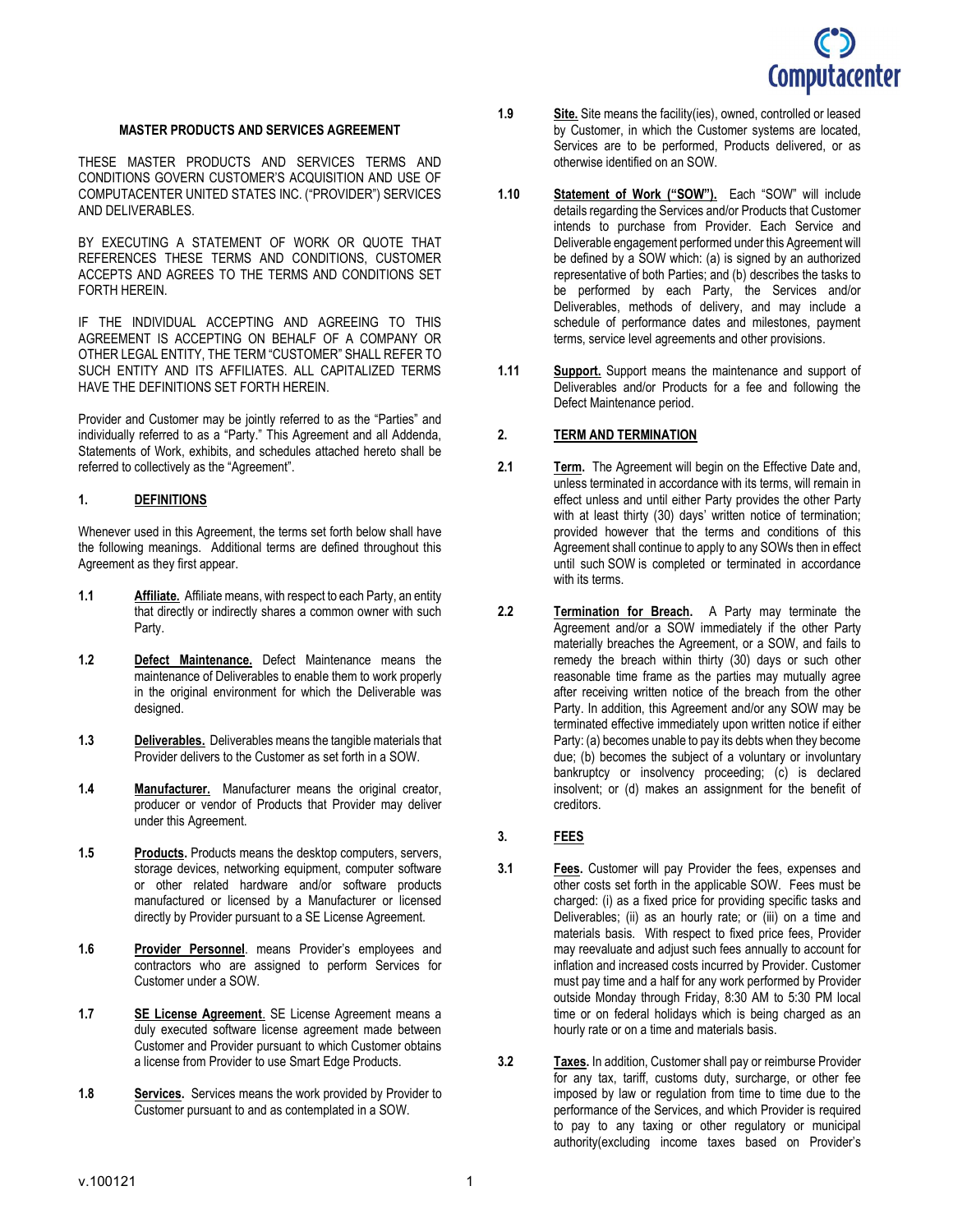

income) (collectively "Taxes") unless Customer provides a valid exemption certificate. Customer shall indemnify Provider for all Taxes which may be levied upon Provider as a result of Customer's failure to promptly provide a valid exception certificate.

- 3.3 **Idle Time.** Should Provider Personnel assigned to perform the applicable Services or Deliverables incur idle item as a result of the fault of Customer, or other third party under the direction of Customer, (e.g. not having resources available as outlined in the applicable SOW), Provider will charge by the hour for that idle time. Unless a specific rate is set fort for idle time in the applicable SOW, all idle time will be charged at the regular hourly rate set forth in the SOW for a maximum of eight hours per occurrence. If Provider Personnel incur eight (8) hours of idle time each day for three (3) consecutive business days, Provider Personnel will exit the Site and not return until the project has been rescheduled, and Customer will also be responsible for all direct travel and per diem expenses incurred as a result.
- 3.4 Invoicing and Payment. All fees specified in a SOW will be invoiced by Provider as set forth in the SOW. All prices are based on U.S. dollars and all payments will be made in the United States in U.S. dollars unless otherwise specifically agreed to in writing by both parties. Provider may invoice for Products (if any) as they are delivered during the development or implementation process. Unless otherwise specified in the SOW, payment, whether for Services, Deliverables or Products or any reimbursement, which Customer is required to make under this Agreement must be made within thirty (30) days after Customer has received Provider's invoice. Past due balances will accrue interest per month at 1.5% or at the maximum applicable statutory rate, whichever is lower. If Customer disputes the accuracy of an invoice (a "Billing Dispute"), Customer will notify Provider in writing no later than thirty (30) days following the date of such invoice of the nature of the Billing Dispute. Customer may withhold the amount disputed, however, all undisputed amounts must be paid when due. An invoice will be deemed to have been accepted if Customer does not present a Billing Dispute on or before the date when the payment is due. The Parties will make commercially reasonable efforts to resolve the Billing Dispute within a reasonable amount of time. In the event Customer fails to pay any undisputed invoices when due, Provider may, upon notice to Customer, adjust pay terms, limit or specify payment methods, and/or suspend performance under this Agreement, any SOW or PO without liability. Nothing herein limits Provider's remedies in the event Customer fails to pay Provider.

#### 4 PRODUCT TERMS

#### 4.1 Product Shipment.

4.1.1 US Product Shipment. Product shipped from and destined to locations in the United States will be shipped F.O.B. Origin, freight prepaid and charged back. Products will ship to Customer directly from the Manufacturer of the Products, an authorized distributor of Provider, or from Provider's thirdparty warehouse or Provider's integration center(s). Title, risk of loss, damage or destruction to the Products shall pass to Customer upon delivery of the Product to the common carrier. Provider reserves the right, in its sole discretion to select the means of shipment, point of shipping, and routing.

- 4.1.2 International Product Shipment. Products shipped from and/or destined outside the United States will be shipped FCA (Shipping Point) (Incoterms 2010), unless otherwise agreed to in writing by Provider. Provider shall be the exporter of record (EOR) for all shipments, and Customer or its designee shall be the importer of record (IOR) in the destination country for all shipments. All customs duties and taxes shall be paid by Customer, using Customer's countryspecific tax registration ID (e.g., VAT, GST) upon entry into the destination country, where required by the applicable jurisdiction. Additional fees, including but not limited to freight, administrative fees, insurance, or other tax, may apply to international shipments and are the responsibility of Customer.
- 4.1.3 Export Compliance. PROVIDER WILL NOT SELL (AND CUSTOMER WILL NOT PURCHASE FROM PROVIDER) PRODUCT THAT IS INTENDED FOR DELIVERY TO COUNTRIES EMBARGOED BY THE UNITED STATES GOVERNMENT. CUSTOMER REPRESENTS AND WARRANTS TO PROVIDER THAT CUSTOMER WILL NOT TRANSFER PRODUCT TO A MILITARY OR GOVERNMENT END USER. Each party understands and acknowledges that United States law and, in particular, the United States Export Administration Regulations, 15 C.F.R. Parts 730-774 (the "EAR"), and the OFAC Economic Sanctions Regulations, 31 C.F.R. Parts 500 et seq. ("OFAC Economic Sanctions Regulations") govern the sale, export, or other disposition of Products. Each Party agrees to adhere to all provisions of the EAR and the OFAC Economic Sanctions Regulations, and the terms, conditions, required procedures, and documentation of any export licenses or other approvals issued for such Products. Neither Party will participate in the sale, resale, supply, export, reexport, or transfer by any means of any Product acquired from or supplied by Provider, or any technology installed onto those Products, to any destination, end-user, or end-use prohibited or restricted under the export control or economic sanctions laws and regulations of the United States.
- 4.2 Acceptance of Product. All Products delivered hereunder shall be deemed accepted by Customer upon delivery (including electronic delivery or availability for download in the case of software), and Customer shall have no right to revoke acceptance, unless such right is specifically set forth in a SOW.
- 4.3 Product Returns. Subject to applicable Manufacturer terms and conditions Customer may return any Product that, upon delivery, is: (i) damaged; (ii) defective (breach of warranty), or (ii) errant. Software may not be returned. Subject to terms of the Manufacturer or distributor, Provider may impose a restocking fee at its discretion. Refunds will not be given but credits will be applied. All returns require a Return Merchandise Authorization ("RMA") to be filled out and returned by the Customer with five (5) days of receipt of the Product. The RMA is available upon request.
- 4.4 **Maintenance Services for Products.** Maintenance services may be available from the Manufacturer or Provider. Where Customer purchases such maintenance services from Manufacturer through Provider, Provider shall pass through the maintenance agreement directly to Customer, and all terms and conditions of the Manufacturer's maintenance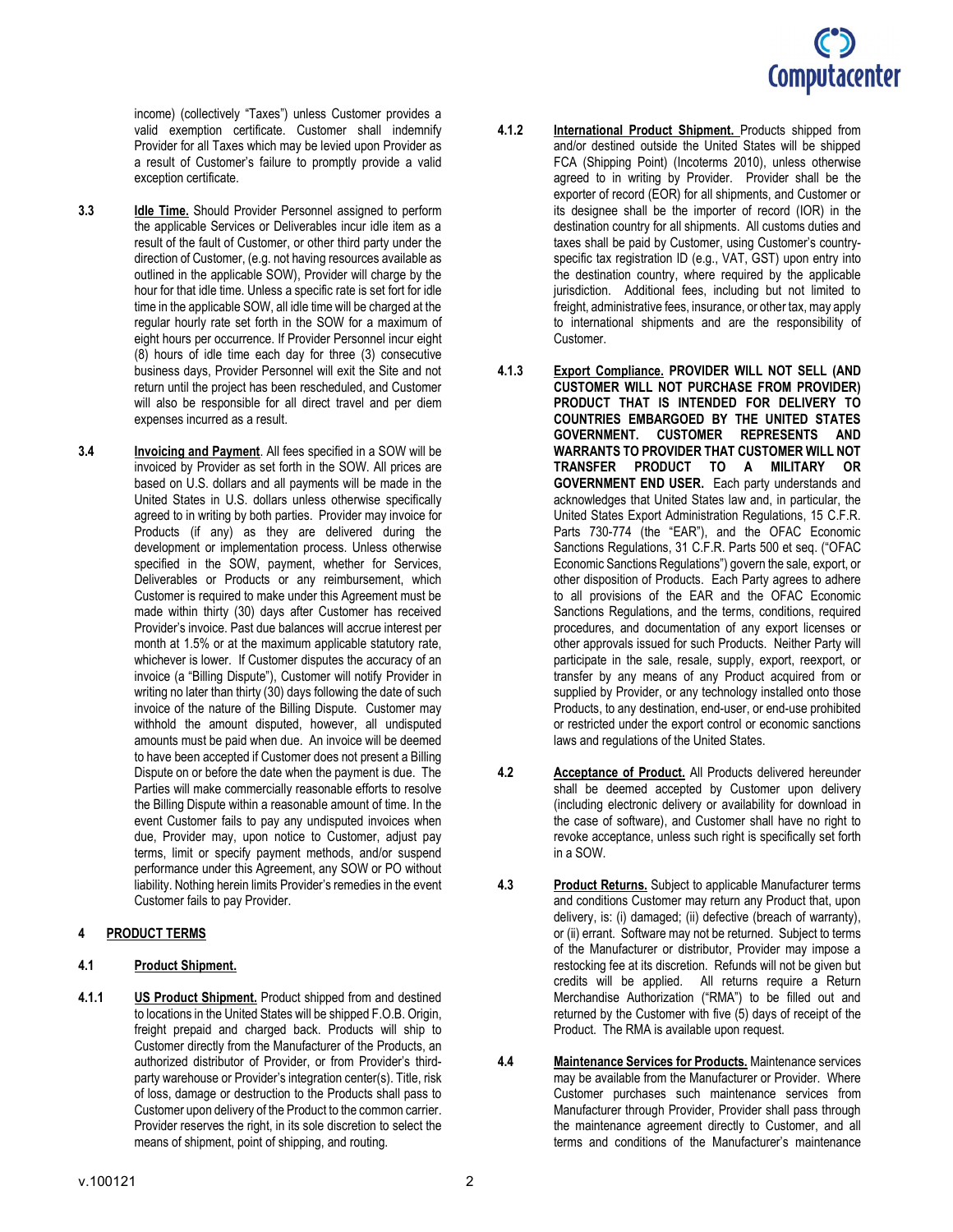# Computacenter

agreement shall apply. Provider shall not be liable for any deficiencies, breach or other issues with the Manufacturer's maintenance services, and Customer shall look solely to the Manufacturer or Manufacturer's maintenance service provider with respect thereto.

- 4.5 Purchase Orders. Customer may submit purchase orders to Provider regarding Products that Customer intends to purchase from Provider, each purchase order represents a separate order by Customer and is subject to the terms and conditions as set forth herein. Any terms and conditions contained in Customer's Purchase Order, whether or not such terms are acknowledged by Provider will be null and void.
- 4.6 Product Held at a Provider Warehouse. Customer acknowledges that Provider is not a warehouseman and in the event Product is housed at a Provider warehouse, Customer may be liable to Provider for warehousing fees in an amount specified in the SOW, until such time as Customer takes delivery. Provider is not obligated to house Customer Products and reserves the right to ship any Products held by Provider to the Customer ship-to address on file.
- 4.7 Product Warranties. To the extent that Provider sells Products to Customer hereunder, all warranties are provided by the Manufacturer of the Products. Provider will, on request, supply to Customer (insofar as possible) details of the terms and conditions of any such warranty and Customer shall be responsible for instructing itself on the terms of the same and ensuring full compliance with the Manufacturer's terms. Upon request, Provider shall provide reasonable assistance to Customer for registering Products for applicable warranties. While Provider tries to ensure the accuracy and completeness of the Products, Provider is not responsible for Manufacturer's errors.
- 4.8 Product Leasing. In the event Customer elects to procure Products through leasing, Provider reserves the right to assign Provider's rights in any such Products upon notice to, and not the consent of, Customer. Customer shall cooperate with Provider in the event Provider wishes to assign its rights in such Products, and will execute any and all reasonable and industry standard documentation associated with such assignment. So long as title in the Products remain with Provider, in the event of any uncured default of this Agreement by Customer, Provider shall have the right to: 1) immediately re-take possession of all or any of the Products upon notice, and Customer hereby authorizes Provider for that purpose to go upon any premises (or authorize others to do so) on which the Product is located; and/or 2) require Customer, at its expense, to deliver all or any of the Products to Provider within a reasonable time period specified by Provider.

## 5. DELIVERABLES

5.1 **Acceptance Testing**. Deliverables are subject to an Acceptance Testing Period of ten (10) business days unless otherwise specified in the SOW. The Acceptance Testing Period will begin the first business day following the day on which Provider first offers the applicable Deliverable to Customer for acceptance. During the Acceptance Testing Period, Customer should complete any testing as Customer

desires to otherwise determine the functionality, performance and conformance of the Deliverable to the specifications contained in the SOW. In the event of any dispute between Customer and Provider, the failure of Customer to perform such tests shall preclude Customer from raising issues of functionality, performance and nonconformance to the specifications established in the SOW. Should customer discover any non-conformance of the Deliverables, Customer shall give Provider a written letter specifying the nonconformance with particularity (the "Deficiencies"). Such letter shall specify the particular criteria or requirement(s) detailed in the SOW, with which the Deliverable does not comply. In the event of any alleged Deficiencies, Provider shall proceed in a commercially reasonable manner to correct at its own expense such Deficiencies, if they so exist. After the Deficiencies have been corrected by Provider, Customer may again run such acceptance tests as it desires and thereupon deliver to Provider a list of any additional Deficiencies within ten (10) business days of such subsequent notice. If Customer (a) begins use of the Deliverable in a production environment before acceptance, or (b) fails to timely notify Provider of its acceptance or nonacceptance of the Deliverable in accordance with this Section, Customer shall be deemed to have accepted the Deliverable and shall have no further recourse against Provider.

5.2 Defect Maintenance. If set forth in a SOW, Provider will provide Defect Maintenance for Deliverables for thirty (30) days from the date of final acceptance of the Deliverables at no additional cost to Customer. Thereafter, Provider may provide Support for the Deliverables for an additional fee. Notwithstanding the foregoing, any Support (whether during the initial thirty (30) day period or thereafter) that is necessitated by any change, modification, editing or repairs made on the Deliverables by Customer or any third party, shall be at an additional cost to Customer.

## 6. CHANGE CONTROL

6.1 Change Requests. If Customer desires to make any changes to an executed SOW, Customer shall provide Provider with a written document specifying the requested changes in the requirements (the "Change Request"). Customer acknowledges that any changes to a SOW may require increased work by Provider necessitating a reasonable adjustment in the fees due Provider. Customer agrees to negotiate such increases in good faith and to accept any delays the Deliverables and/or Services caused by such negotiations. Acceptance of the proposed Change Request shall be at Provider's sole discretion. If Provider accepts the proposed Change Request and Customer accepts any associated adjustments in schedule and fees payable, the parties shall execute the proposed Change Request, which shall detail the change in the Deliverables or Workforce Services and other related adjustments. After both parties execute the Change Request the terms of the Change Request shall prevail over the SOW to which the change applies, to the extent they are inconsistent. If Provider does not accept the proposed Change Request and/or Customer does not accept the related adjustments to the schedule and/or fees, the proposed Change Request shall be null and void and the applicable SOW shall continue to govern without change. If the Customer requests changes while work is in process under a SOW and the changes do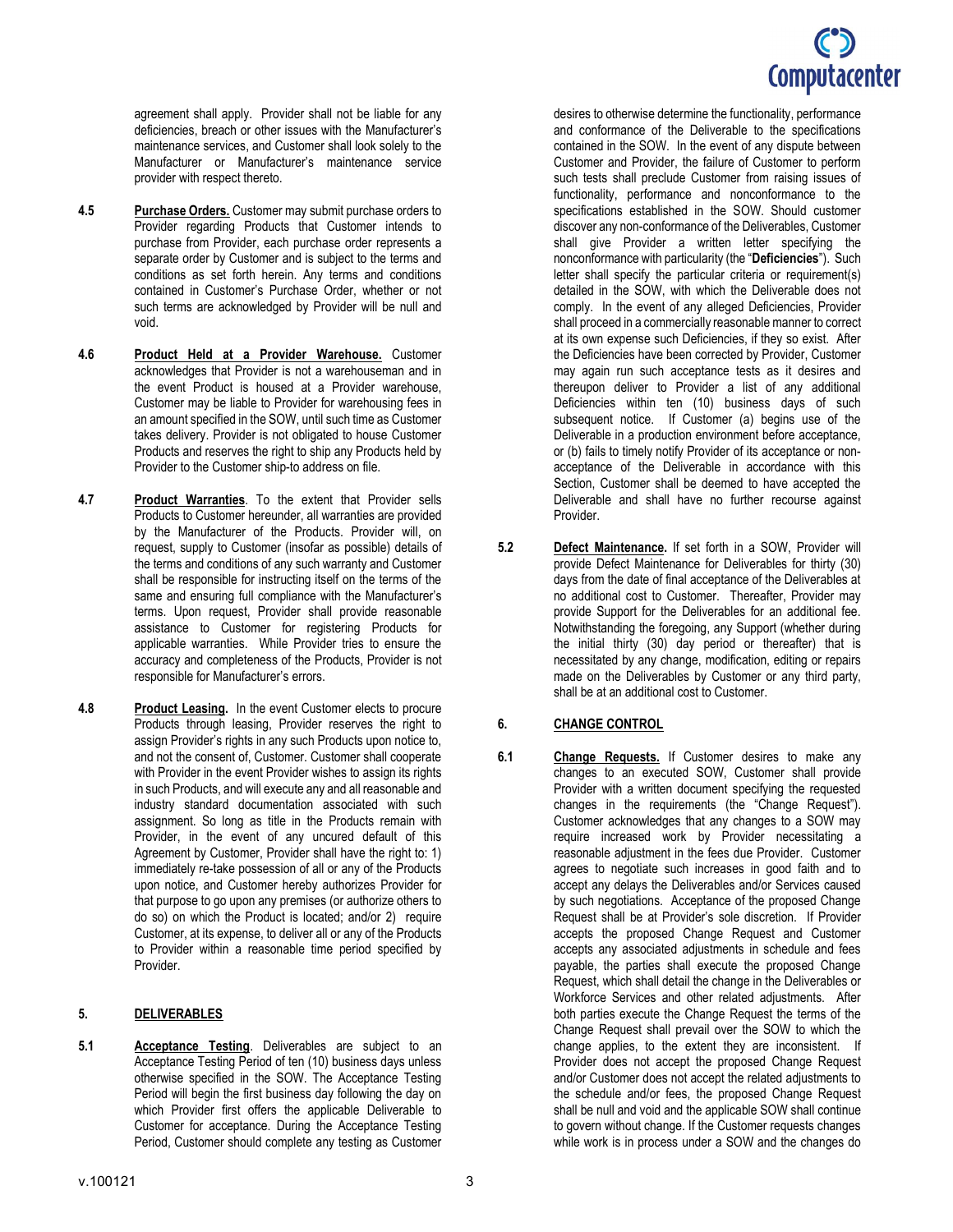

not warrant the effort of the use of the change control process described in this Section then Provider will, upon Customer's written approval, charge for the work on a time and materials basis at Provider's hourly rate set forth in the applicable SOW.

6.2 Time and Materials. In the case of time and materials work, the following definitions are used to apply normal time and overtime rates. Normal business hours are defined as eight hours performed within a single twenty-four (24) hour period beginning at 7:00AM and concluding at 6:00PM Monday through Friday excluding holidays as defined by United States Code Title 5 Section 6103(a). Hours worked beyond eight (8) hours in a single weekday or hours worked on weekends or holidays are considered overtime hours.

#### 7. INTELLECTUAL PROPERTY

- 7.1 Background Intellectual Property. Nothing in this Agreement is to be construed as giving Customer any right, title, or interest, express or implied, in or to any intellectual property of Manufacturer, Provider, or its subcontractor(s), if any, existing prior to the Effective Date or created independent of the Deliverables under this Agreement ("Background Intellectual Property"). Customer understands and acknowledges that the Background Intellectual Property contains the valuable trade secrets of Manufacturer, Provider or its subcontractors, as applicable, and constitutes Provider's Confidential Information. Customer shall not attempt to modify, reverse engineer or decompile the Background Intellectual Property or Products supplied by Provider. Customer shall not separately use or exploit any Background Intellectual Property even if such Background Intellectual Property is incorporated in or otherwise utilized as a part of Deliverables or Customer Owned Deliverables.
- 7.2 Right to Deliverables and Customer Owned Deliverables. Upon payment in full of all fees due to Provider, Customer will have a non-exclusive, non-transferable, object code only, perpetual license to use the Deliverables, including any Background Intellectual Property incorporated therein, solely for Customer's internal use, and subject to and consistent with the SOW pursuant to which the Deliverable was created. Except in the case of Customer Owned Deliverables, Provider reserves all right, title and interest in and to the Deliverables, and shall retain ownership of all intellectual property embodied in the Deliverables.
- 7.3 Intellectual Property and Licensing of Deliverables. Certain Deliverables may be expressly designated in a SOW as "Customer Owned Deliverables." In such case, upon payment in full of all relevant SOW fees, Provider will assign to Customer all right, title, and interest to Customer in the Customer Owned Deliverables, with the exception of any Background Intellectual Property that may be incorporated therein. Upon Customer's request and at Customer's expense, Provider will execute such documents as may be necessary to perfect Customer's rights in the Customer Owned Deliverables. In addition, Customer hereby grants Provider a non-exclusive, royalty-free, perpetual, world-wide license to use the Customer Owned Deliverables in connection with Provider's business, including, but not limited to, the provision of services, deliverables and products to its customers. Except with regard to Customer Owned Deliverables, if any, this is not a work made-for-hire

agreement, as that term is defined in Section 101 of Title 17 of the United States Code.

7.4 **Intellectual Property and Licensing of Products.** Nothing in this Agreement will be construed as transferring any rights, title, or interest, whether express or implied, in the intellectual property of any Product. Customer interest, right or title, if any, to the intellectual property any Product shall be expressly stated in the SOW pursuant to which the Product was purchased, or a SE License Agreement where applicable. In addition, Provider does not grant any third-party licenses to Customer for any Products purchased from Provider except as may be granted in a SE License Agreement. Provider however shall assist Customer in obtaining a license to use the Products from the applicable Manufacturer, subject to such Manufacturer's terms and conditions and at Customer's sole expense.

#### 8. CONFIDENTIALITY

During the course of this Agreement, each Party may disclose to the other certain non-public Information or materials relating to a Party's products, intellectual property, business, marketing, customers, pricing, and other confidential information and trade secrets ("Confidential Information"). Confidential Information does not include information that: (a) is or becomes publicly available through no breach by the receiving Party; (b) was previously known to the receiving Party prior to the date of disclosure, as evidenced by contemporaneous written records; (c) was acquired from a third party without any breach of any obligation of confidentiality; (d) was independently developed by a Party hereto without reference to Confidential Information of the other Party; or (e) is required to be disclosed pursuant to a subpoena or other similar order of any court or government agency, provided, however, that the Party receiving such subpoena or order shall promptly inform the other Party in writing and provide a copy thereof, and shall only disclose that Confidential Information necessary to comply with such subpoena or order. Except as expressly provided herein, the receiving Party will not use or disclose any Confidential Information of the disclosing Party without the disclosing Party's prior written consent, except disclosure to and subsequent uses by the receiving Party's employees or consultants on a need-to-know basis, provided that such employees or consultants have executed written agreements restricting use or disclosure of such Confidential Information that are at least as restrictive as the receiving Party's obligations under this Section. Subject to the foregoing nondisclosure and non-use obligations, the receiving Party agrees to use at least the same care and precaution in protecting such Confidential Information as the receiving Party uses to protect the receiving Party's own Confidential Information and trade secrets, and in no event less than reasonable care. Each Party acknowledges that due to the unique nature of the other Party's Confidential Information, the disclosing Party will not have an adequate remedy in money or damages in the event of any unauthorized use or disclosure of its Confidential Information. In addition to any other remedies that may be available in law, in equity or otherwise, the disclosing Party shall be entitled to injunctive relief to prevent such unauthorized use or disclosure.

#### 9. LIMITED WARRANTIES

Provider represents and warrants: (i) that it is competent, experienced and trained to provide all Services set forth in the SOW; and (ii) that the Services will be provided in a professional and workmanlike manner; ((i) through (ii) collectively the "Service Warranties"). NOTWITHSTANDING THE ABOVE, PROVIDER DOES NOT WARRANT OR GUARANTEE IN ANY FORM THE RESULTS OR ACHIEVEMENTS OF THE SERVICES IT PROVIDES. Customer shall provide Provider with written notice of all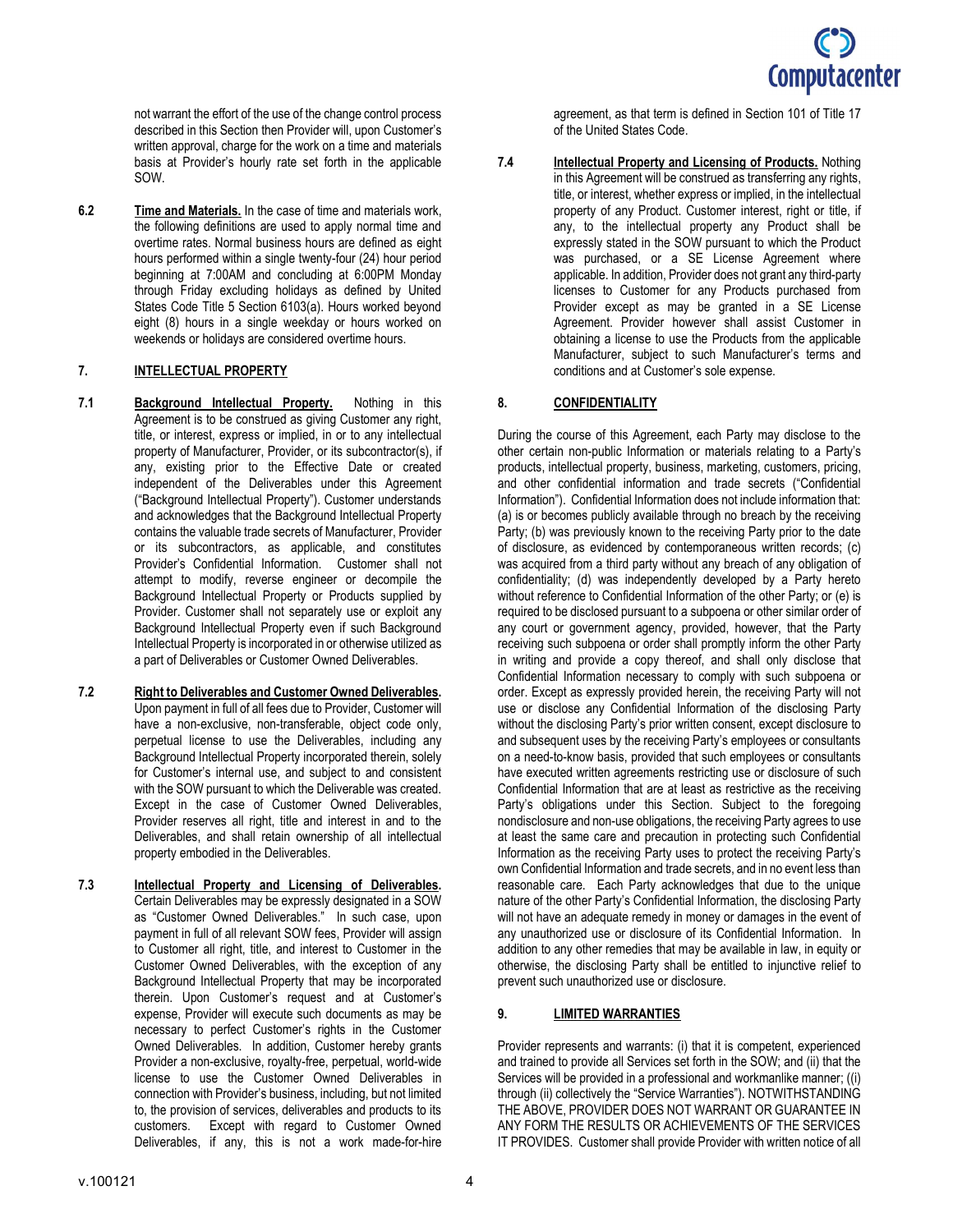## **Computacenter**

claims for breach of Service Warranties within thirty (30) days of the applicable Service completion. ALL WARRANTY CLAIMS NOT MADE IN WRITING WITHIN SUCH THIRTY (30) DAY PERIOD WILL BE DEEMED WAIVED. In the event that any claim under this Section 9 is substantiated, Provider will use commercially reasonable efforts, at its sole option and expense, to: (i) promptly refund Customer for any and all fees related to the non-conforming Service; or (ii) correct or modify the non-conforming Service to make such Service conforming. The foregoing remedies in this Section 9 are Customer's sole and exclusive remedies for related to breach of the Service Warranties. The Service Warranties are solely for the benefit of Customer and Customer will have no authority to extend such warranties to any third party.

#### 10. DISCLAIMER OF WARRANTIES

- 10.1 EXCEPT FOR AS PROVIDED IN SECTION 9 (LIMITED WARRANTIES), THE SERVICES ARE PROVIDED "AS IS," WITH ALL FAULTS, AND WITHOUT WARRANTIES OF ANY KIND. THE WARRANTIES SET FORTH IN SECTION 9 CONSTITUTE THE SOLE AND EXCLUSIVE WARRANTIES PROVIDED BY PROVIDER WITH RESPECT TO ANY SERVICES PROVIDED BY PROVIDER UNDER THIS AGREEMENT. PROVIDER DISCLAIMS ALL OTHER WARRANTIES, EXPRESS AND IMPLIED, INCLUDING, BUT NOT LIMITED TO THE IMPLIED WARRANTIES OF MERCHANTABILITY AND FITNESS FOR A PARTICULAR PURPOSE. PROVIDER DOES NOT WARRANT OR REPRESENT THAT THE SERVICES OR DELIVERABLES WILL BE UNINTERRUPTED, ERROR-FREE OR COMPLETELY SECURE. CUSTOMER ACKNOWLEDGES THAT THERE ARE RISKS INHERENT IN INTERNET CONNECTIVITY THAT COULD RESULT IN THE LOSS OF CUSTOMER'S PRIVACY, CONFIDENTIAL INFORMATION AND PROPERTY. PROVIDER WILL IN NO WAY BE HELD RESPONSIBLE OR LIABLE FOR<br>DAMAGES. MONETARY OR OTHERWISE, BY MONETARY OR OTHERWISE, BY CUSTOMER, OR ANY OTHER AFFECTED PARTY, IN THE EVENT OF SECURITY BREACHES OR NETWORK SECURITY-RELATED OUTAGES, DAMAGES, OR LOSSES AND PROVIDER EXPRESSLY DISCLAIMS ANY REPRESENTATIONS AND WARRANTIES WITH REGARD TO THE PROVISION OF ANY SERVICES RELATING TO SYSTEMS OR DATA SECURITY OR PRIVACY.
- 10.2 PROVIDER MAKES NO WARRANTY OF ANY KIND, WHETHER EXPRESS OR IMPLIED WITH REGARD TO ANY PRODUCTS, CONTENT, SOFTWARE, EQUIPMENT, OR HARDWARE OBTAINED FROM THIRD PARTIES (COLLECTIVELY, THE "THIRD PARTY ITEMS"). PROVIDER EXPRESSLY DISCLAIMS ALL WARRANTIES, EXPRESS AND IMPLIED, INCLUDING, BUT NOT LIMITED TO, THE IMPLIED WARRANTIES OF MERCHANTABILITY, FITNESS FOR A PARTICULAR PURPOSE, AND TITLE/NON-INFRINGEMENT WITH REGARD TO PRODUCTS OR ANY THIRD-PARTY ITEMS. CUSTOMER SHOULD CONSULT THE RESPECTIVE MANUFACTURERS OF THE THIRD- PARTY ITEMS FOR WARRANTY AND PERFORMANCE INFORMATION. NOTHING HEREIN SHALL BE CONSTRUED AS PROVIDER'S EXPANSION IN ANY WAY OF A **MANUFACTURER'S** WARRANTY.
- 10.3 NOTWITHSTANDING ANY OTHER PROVISION OF THIS AGREEMENT, PROVIDER'S MAXIMUM LIABILITY FOR

DAMAGES ARISING OUT OF THIS AGREEMENT IN CONNECTION WITH ANY CLAIM OR TYPE OF DAMAGE (WHETHER IN CONTRACT OR IN TORT AND INCLUDING, WITHOUT LIMITATION, FOR BREACH OF WARRANTY, NEGLIGENCE AND STRICT LIABILITY IN TORT), WILL NOT EXCEED THE LESSER OF: (A) THE AGGREGATE AMOUNT OF THE FEES PAID TO PROVIDER UNDER THE APPLICABLE SOW TO WHICH THE DAMAGES RELATE DURING THE SIX (6) MONTH PERIOD IMMEDIATELY PRECEDING THE EVENT GIVING RISE TO THE LIABILITY; OR (B) THE AMOUNT OF RECOVERABLE INSURANCE PROCEEDS FROM THE INSURANCE POLICIES MAINTAINED BY PROVIDER IN ACCORDANCE WITH THIS AGREEMENT WITH RESPECT TO THE APPLICABLE SOW TO WHICH THE DAMAGES RELATE.

10.4 EXCEPT FOR BREACHES OF CONFIDENTIALITY, IN NO EVENT, WHETHER BASED IN CONTRACT OR TORT (INCLUDING STRICT LIABILITY AND NEGLIGENCE), WILL EITHER PARTY BE LIABLE TO THE OTHER PARTY FOR INCIDENTAL, CONSEQUENTIAL, INDIRECT, SPECIAL OR PUNITIVE DAMAGES OF ANY KIND, OR FOR LOSS OF DATA, LOSS OF REVENUE, LOSS OF BUSINESS OR OTHER FINANCIAL LOSS ARISING OUT OF OR IN CONNECTION WITH THE PERFORMANCE OF THIS AGREEMENT AND ALL SOWS ISSUED HEREUNDER, REGARDLESS OF WHETHER SUCH PARTY HAS BEEN ADVISED OF THE POSSIBILITY OF SUCH DAMAGES.

## 11. INSURANCE

Provider is currently insured and will maintain the following insurance coverage during the Term:

- i. Workers' Compensation/Employer's Liability Insurance: in accordance with applicable statutory requirements and not less than \$1,000,000 per accident for bodily injury by accident, \$1,000,000 policy limit by disease and \$1,000,000 per employee for bodily injury by disease.
- ii. Commercial General Liability Insurance written on an occurrence form including coverage for bodily injury, property damage, products and completed operations, personal injury, advertising injury and contractual liabilities arising out of any and all Services provided under this Agreement with minimum limits of \$1,000,000 per occurrence and \$2,000,000 annual aggregate.
- iii. Automobile Liability Insurance with a limit of not less than \$1,000,000 per accident.
- iv. Professional Liability/Errors and Omissions coverage of not less than \$3,000,000 each claim and annual aggregate.
- v. Umbrella/Excess Liability with policy limits of not less than \$2,000,000 per occurrence and annual aggregate, as excess over general liability, automobile liability and employer's liability.

All insurance policies shall be issued by companies licensed to do business in the states/countries where the Services are delivered and will be rated "A-" or better by A.M. Best. Upon request by Customer, Provider will add Customer as an additional insured under its insurance plan and provide Customer with a copy of a Certificate of Insurance reflecting such addition.

#### 12. INDEMNITY

12.1 Customer agrees to defend, indemnify and hold Provider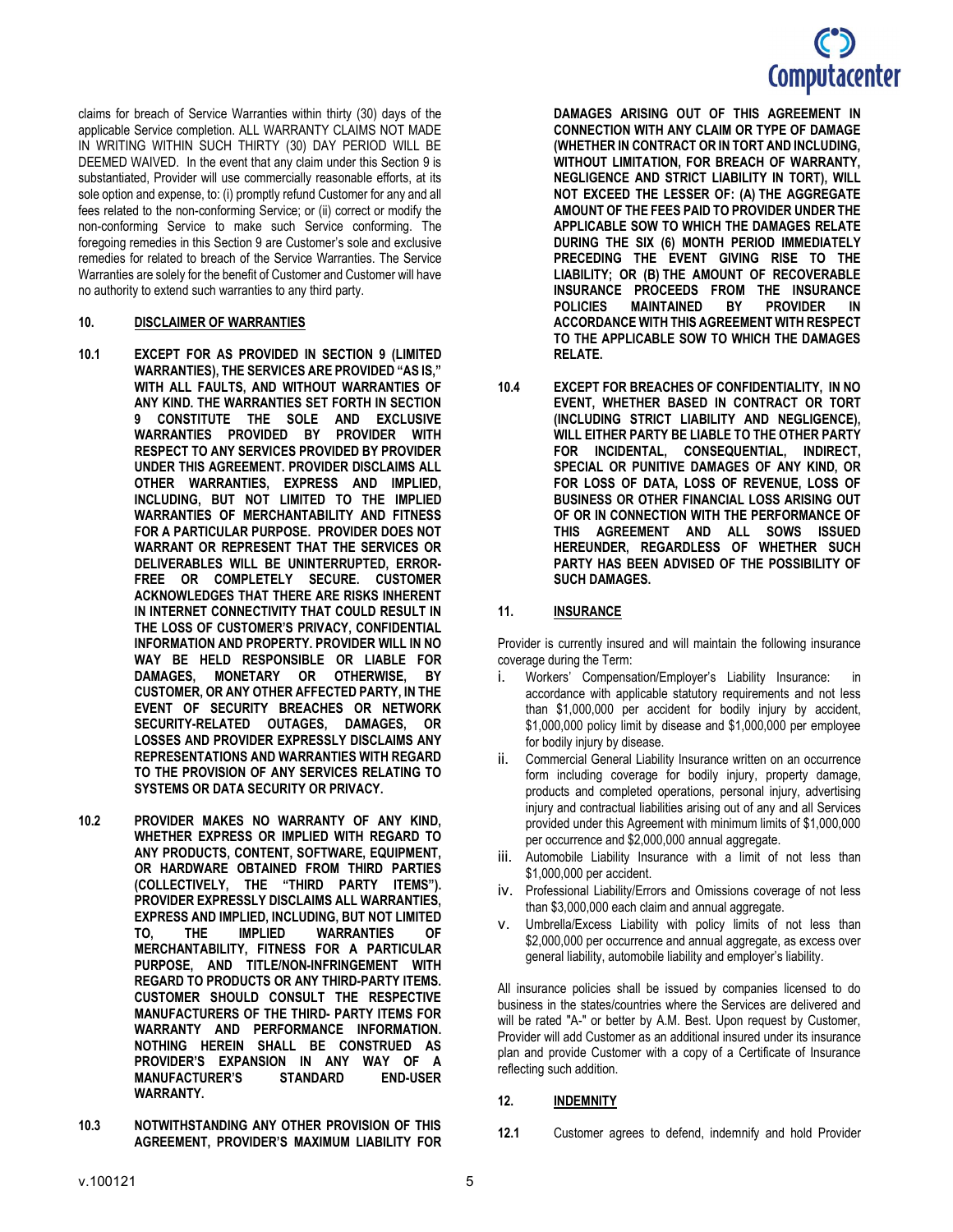

harmless from and against any and all damages, costs and expenses (including reasonable attorneys' fees), claims and liabilities arising out of any suit, claim, or action by any third party relating to: (i) gross negligence, misrepresentation, error or omission on the part of Customer or its representatives; (ii) Customer's material breach of any agreement between Provider and Customer; (iii) use of the Deliverables in combination with third party products, including hardware and software, that are not provided by Provider, (iv) modifications or maintenance of the Deliverables or Products by a party other than Provider, (v) failure to use the Deliverables or Products in accordance with the terms of this Agreement or any SOW, (vi) specifications, materials or any intellectual property provided by Customer or its agents; (vii) failure of Customer to implement any improvement or updates to the Deliverables, if the infringement claim would have been avoided by the use of the improvement or updates; and (viii) distribution to or use of the Deliverables by any third party ((iii)-(viii) collectively the "Exclusions"). Provider shall (a) give Customer prompt written notice of any such claim; (b) cooperate in the defense of any such claim, at Customer's expense; and, (c) not enter into any settlement or compromise of any such claim without Customer's prior written approval.

- 12.2 Provider agrees to defend, indemnify and hold Customer harmless against any and all damages, costs and expenses (including reasonable attorneys' fees), claims and liabilities arising out of any suit, claim, or action by any third party relating to (i) Provider's breach of this Agreement or any SOW; (ii) Provider's negligence, unlawful or willful misconduct; or (iii) any claim of infringement of a third party's U.S. patent, trade secret, or copyright asserted against Customer by virtue of Customer's licensed use of the Deliverables as delivered by Provider hereunder; provided that Provider is given prompt notice of any such claim and right to control and direct the investigation, preparation, defense and settlement of each such claim. Customer shall reasonably cooperate with Provider in connection with the foregoing. Notwithstanding anything contained herein to the contrary, Provider assumes no liability or indemnity obligation for claims of infringement of intellectual property rights arising from any or all of the Exclusions.
- 12.3 If the Deliverables become or, in Provider's opinion, are likely to become, the subject of a claim of infringement for which Provider is obligated to indemnify Customer under this Section, Provider may, at its option and expense either (a) procure for Customer the right to continue to use the Deliverables as contemplated under this Agreement, or (b) replace or modify the Deliverables and/or modify the use of such Deliverables so that they are no longer infringing, without loss of material functionality. If neither option is reasonably available to Provider, then this Agreement may be terminated at the option of either party hereto without further obligation or liability. In the event termination under this Section occurs during the first twelve (12) months from the date of initial delivery of the infringing Deliverable(s), Provider will refund the fees paid, if any, for the infringing Deliverables, prorated over such twelve (12) month period. The indemnification and remedies in this Section constitute Customer's sole and exclusive remedies and Provider's sole and exclusive liability with regard to claims of infringement relating in any way to the Services and/or Deliverables.

#### 13. BACKGROUND CHECKS

Provider shall conduct, or has conducted, a criminal background check at its own expense on each of Provider Personnel prior to the commencement of Services hereunder. Provider Personnel shall not be eligible to perform services for Customer if he or she, to Provider's knowledge, (1) has been convicted of any crime involving dishonesty, theft, computer crimes or financial crimes including, but not limited to, check kiting or passing bad checks; embezzlement, identity theft, fraud, money laundering; and/or (2) has been convicted of any sex or violent crime including but not limited to rape, child molestation, terrorism or battery. Provider will conduct background checks which verify personnel information and review applicable records for Provider Personnel from the previous ten (10) years, unless a shorter period is required by federal, state, or local law. Should Customer require additional background checks or other related checks for Provider Personnel, any such additional background checks will be performed at Customer's expense.

#### 14. GENERAL PROVISIONS

- 14.1 **Assignment.** Customer may not assign this Agreement or any part thereof without the prior written consent of Provider. Provider may assign this Agreement, in whole or in part, without Customer's consent, to an Affiliate, or in connection with a merger, acquisition, divestiture, corporate reorganization, or sale of all or substantially all of its assets. This Agreement shall be binding upon and inure to the benefit of the Parties, their respective successors and permitted assigns.
- 14.2 Governing Law, Venue and Limitation of Actions. This Agreement shall be governed in all respects by and construed under the laws of the United States of America and the Commonwealth of Massachusetts, without reference to choice of law principles. In addition, the Parties agree and consent that the courts of Suffolk County, Massachusetts will have exclusive jurisdiction and will be the exclusive venue for any legal actions relating to this Agreement or the Services provided hereunder. No action arising out of this Agreement, regardless of form, may be brought by either Party more than (1) year after the cause of action has arisen.
- 14.3 Compliance with Laws. Provider shall comply with all federal, state and local laws, rules and regulations applicable to Provider as a provider of the Services and Deliverables. Customer shall comply with all federal, state and local laws, rules and regulations applicable to Customer's access, collection, use, storage, transmission and provision to Provider of Customer's data, and Customer's access, receipt and use of the Services and Deliverables.
- 14.4 Disclosure of Personal Information. Customer shall not cause Provider to come into contact with, control, or otherwise access Personal data of any kind, including but not limited to Customer's personal data, without prior written notice to Provider and the express identification of the Personal data as such. Customer's failure to properly notify Provider pursuant this section shall be deemed a material breach of this Agreement.
- 14.5 FCPA. Each party hereby represents warrants and covenants to the other that such party shall comply with the requirements of the U.S. Foreign Corrupt Practices Act and if applicable, the UK Bribery Act 2010 ( collectively the "FCPA")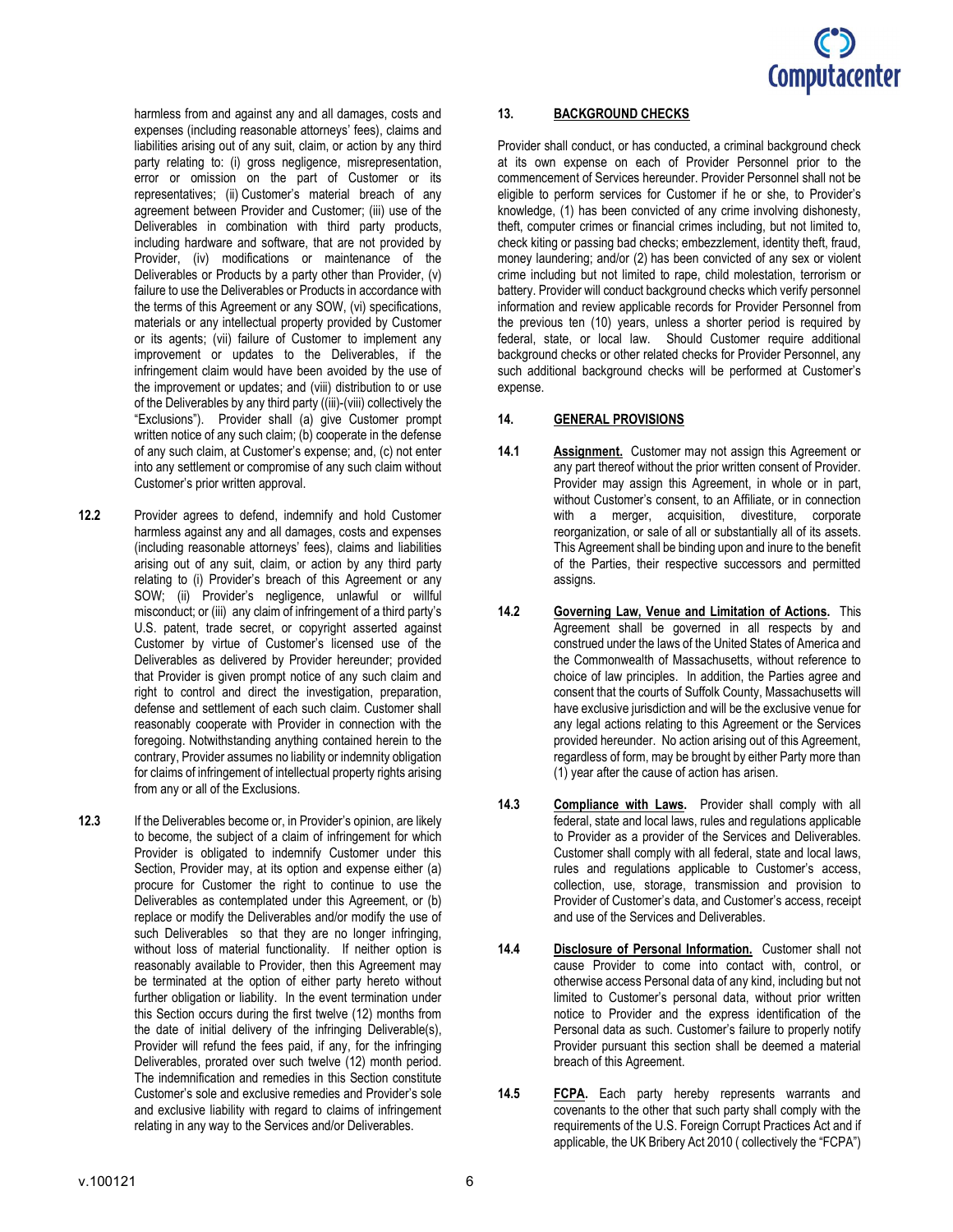

and any other applicable anti-corruption national or international laws and regulations. Each party hereby represents, warrants and covenants to the other that such party has not, and agrees that it will not, in connection with the transactions contemplated by this Agreement or in connection with any other business transactions involving the other party, make, promise or offer to make any payment or transfer anything of value, directly or indirectly: (i) to any foreign government official or to an intermediary for payment to any foreign government officials; or (ii) to any political party. No payments or transfer of value shall be made which have the purpose or effect of public or commercial bribery, acceptance of or acquiescence in extortion, kickbacks or other unlawful or improper means of obtaining or retaining business.

- 14.6 **GDPR.** If the Services performed in relation to this Agreement or any associated SOWs, involves, or is expected to involve, the processing of personal data as governed by the General Data Protection Regulation (EU) 2016/679 ("GDPR") of the European Parliament and of the Council of 27 April 2016, the terms of Provider's Data Protection Addendum as provided online by Provider or otherwise furnished to Customer shall apply to this Agreement; Customer's agreement to these Terms and Conditions signifies Customer's acceptance of and agreement to Provider's Data Protection Addendum. In the event of a conflict between the terms of this Agreement and the terms of the Data Protection Addendum, the terms of the Data Protection Addendum shall prevail in relation to the processing of such personal data. If such personal data is to be processed in connection with this Agreement or any associated SOW, Customer shall notify Provider in writing before any personal data is disclosed to Provider. In addition, if this Agreement or any associated SOW will involve processing, analysis, management or transformation of data, in order to enable Provider to provide continuous support, such personal data may be processed by those Provider teams or Affiliates in the United States, Canada and/or the United Kingdom (the "Third Countries"). Customer consents to (a) the Provider Affiliates and teams processing Customer personal data in the Third Countries on Customer's behalf, and (b) Provider's transfer of such data to those Provider Affiliates will be deemed a Restricted Transfer as defined in the Data Protection Addendum between Customer and Provider. Notwithstanding the foregoing, Customer's Personal Data will remain primarily hosted in the United States and/or Canada, unless otherwise agreed in a SOW or as otherwise agreed between Customer and Provider.
- 14.7 CCPA. The capitalized terms used in this Section and not otherwise defined in this Agreement shall have the definitions set forth in the California Consumer Privacy Act of 2018 (codified at Cal. Civ. Code Section 1798.100, et seq.) and its implementing regulations, as amended from time-to-time ("CCPA"). Notwithstanding anything to the contrary in this Agreement, and as applicable, the parties agree that Provider shall provide the Services solely in its capacity as a "Service Provider," as defined in the CCPA. Provider does not, and during the Term of this Agreement shall not, sell any Personal Information obtained, processed, or derived by Provider in the course of performing the Services. Provider does not, and during the Term of this Agreement shall not, retain, use, or disclose the Personal Information for any purpose other than for the specific purpose of performing the Services, including retaining, using, or disclosing the Personal

Information for a Commercial Purpose other than providing the Services. Provider shall not retain, use, or disclose the Personal Information outside of the direct business relationship between Provider and Customer.

- 14.8 Modern Slavery. In performing its obligations under this Agreement, each Party will: i) comply with all applicable antislavery and human trafficking laws, statutes, regulations and codes, including but not limited to the Modern Slavery Act 2015; and ii) maintain throughout the term of this Agreement its own policies and procedures to ensure such compliance
- 14.9 TUPE (UK applicable). It is not anticipated that the employment of any person will transfer from the Customer to the Provider pursuant to this Agreement. Where any individual is transferred from the Customer to Provider by virtue of the Transfer of Undertakings (Protection of Employment) Regulations 2006, without limiting any other remedy available to Provider, the Customer agrees to indemnify and hold Provider harmless against any liability howsoever arising prior to the date of said transfer.
- 14.10 Publicity. Either Party may publicly refer to the other by name as a provider or customer, as applicable, and may disclose the general nature and existence of the Agreement, but not any of its specific terms or performance information. Neither Party will issue a press release regarding the Agreement or the relationship without the other Party's prior review and written consent.
- 14.11 Independent Contractor. The Parties agree that Provider will perform its duties under this Agreement as an independent contractor. Nothing herein shall be deemed to establish a partnership, joint venture, association, or employment relationship between the Parties. Personnel employed by or retained by Provider who perform duties related to this Agreement will remain under the supervision, management and control of Provider.
- 14.12 Severability. If any provision of this Agreement is found by a court of competent jurisdiction to be unenforceable or invalid, the provision shall be severed or modified by the court and interpreted so as to best accomplish the objectives of the original provision to the fullest extent permitted by law, and the remaining provisions of the Agreement shall remain in effect.
- 14.13 Affiliates and Subcontractors. The rights and obligations of Provider may be, in whole or in part, performed by Provider's Affiliates, agents, subcontractors, and Providers, provided that (a) any such party is bound by confidentiality provisions at least as restrictive as those specified in this Agreement; and (b) Provider remains primarily liable to Customer for all Services provided. In regard to shipments, SOWs or purchase orders to be performed outside the United States, and where Provider has a registered Affiliate in such location, the Provider Affiliate may procure Product for Customer and/or may provide Services for Customer in that location.
- 14.14 Third-Party Beneficiary. There are no third-party beneficiaries to this Agreement, except Affiliates where expressly stated.
- 14.15 Waiver. The waiver by either Party of a breach or default of